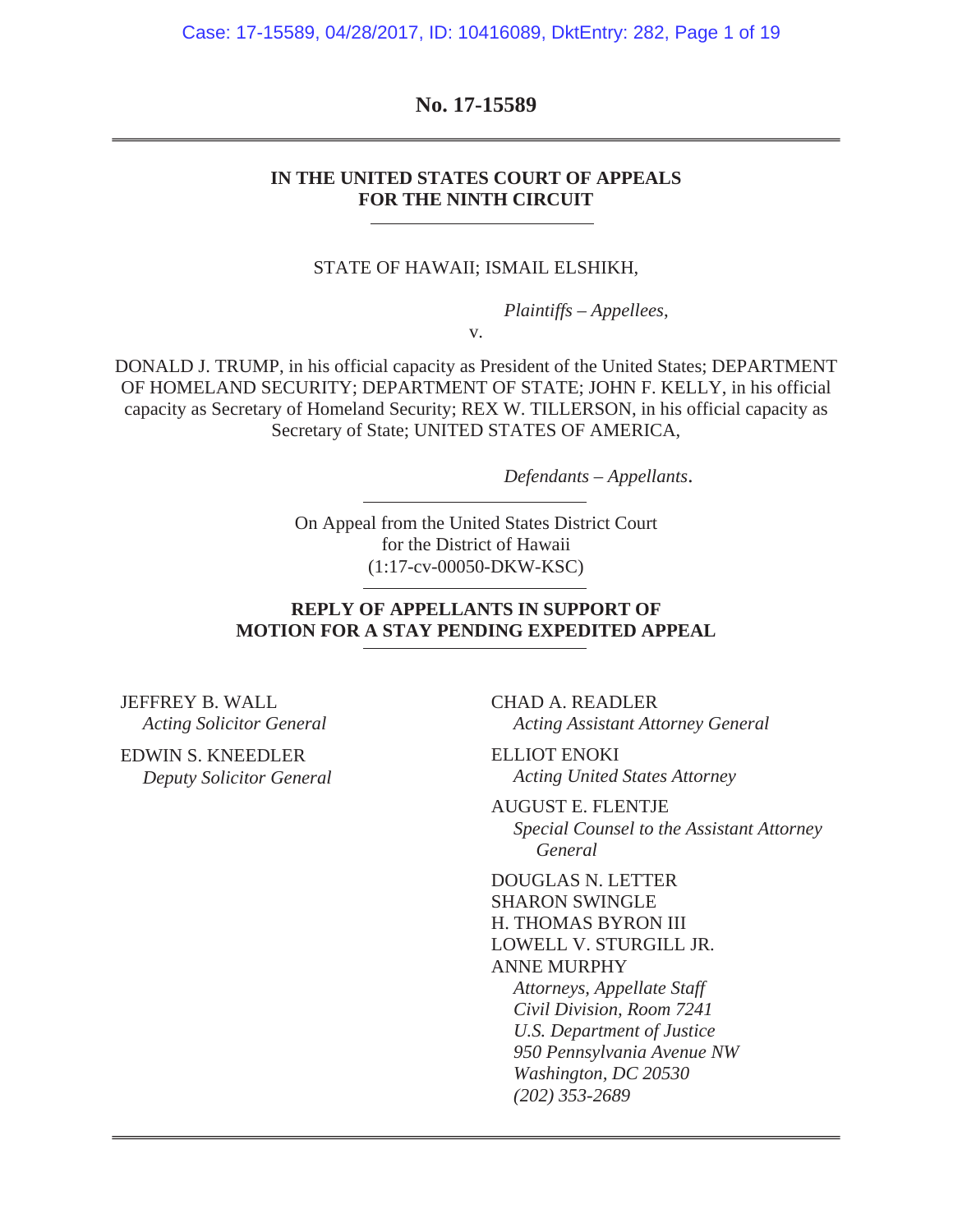# **TABLE OF CONTENTS**

# **Page**

| $\mathbf{I}$ .                |           |                                                  |  |  |
|-------------------------------|-----------|--------------------------------------------------|--|--|
|                               | A.        | The Injunction Imposes Serious, Irreparable Harm |  |  |
|                               | <b>B.</b> | A Brief Stay Pending Appeal Would Not Impose     |  |  |
| II.                           |           |                                                  |  |  |
| Ш.                            |           |                                                  |  |  |
|                               |           |                                                  |  |  |
|                               |           | <b>CERTIFICATE OF COMPLIANCE</b>                 |  |  |
| <b>CERTIFICATE OF SERVICE</b> |           |                                                  |  |  |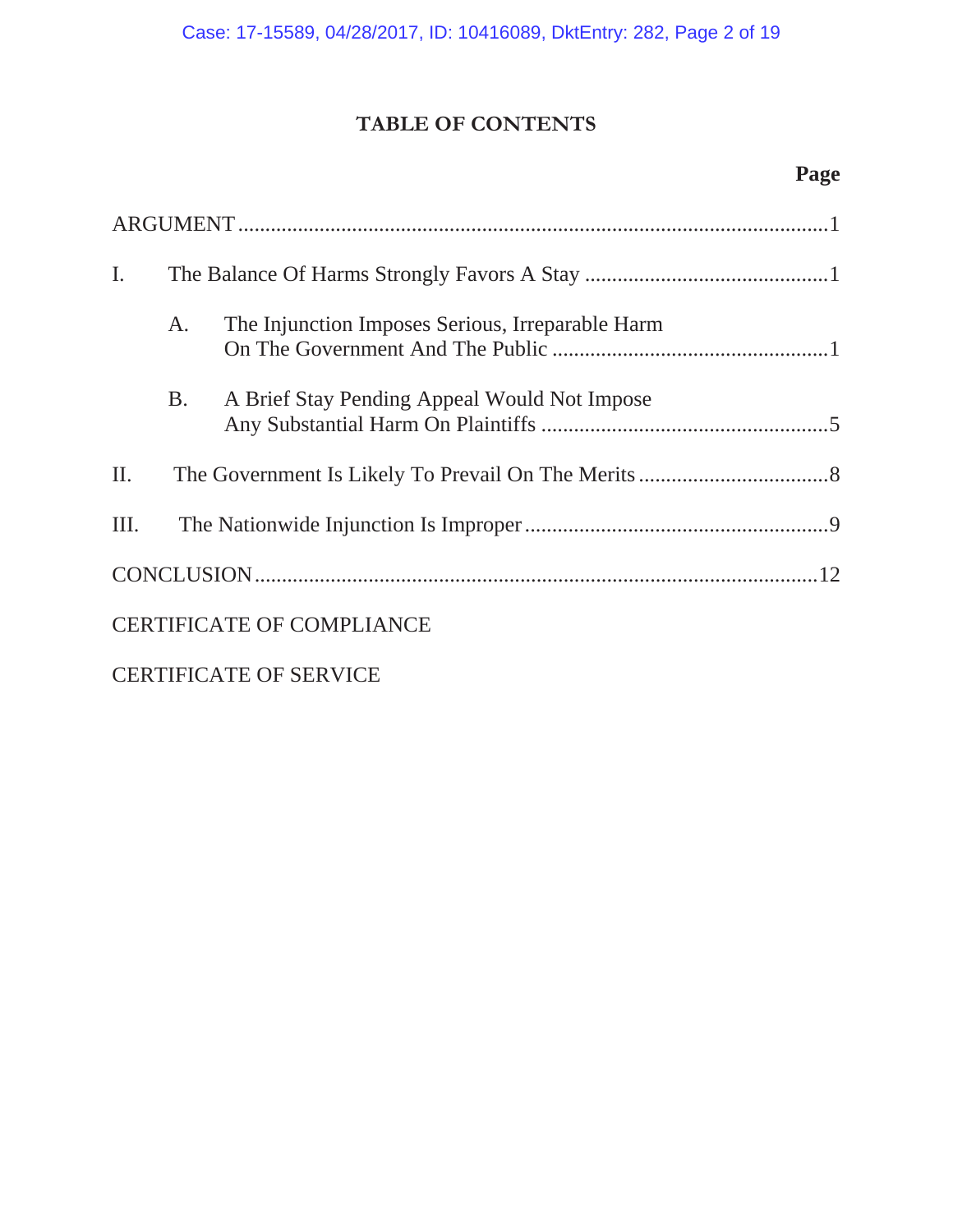# **TABLE OF AUTHORITIES**

| <b>Cases:</b>                                                                               | Page(s) |
|---------------------------------------------------------------------------------------------|---------|
| Clapper v. Amnesty Int'l USA,                                                               |         |
| International Refugee Assistance Project v. Trump,                                          |         |
| Kleindienst v. Mandel,                                                                      |         |
| Maryland v. King,                                                                           |         |
| McConnell v. FEC,                                                                           |         |
| In re Navy Chaplaincy,                                                                      |         |
| Newdow v. Lefevre,                                                                          |         |
| Sarsour v. Trump,                                                                           |         |
| U.S. Dep't of Def. v. Meinhold,                                                             |         |
| Valley Forge Christian Coll. v. Americans United for Separation<br>of Church & State, Inc., |         |
|                                                                                             |         |
| Washington v. Trump,                                                                        |         |
|                                                                                             |         |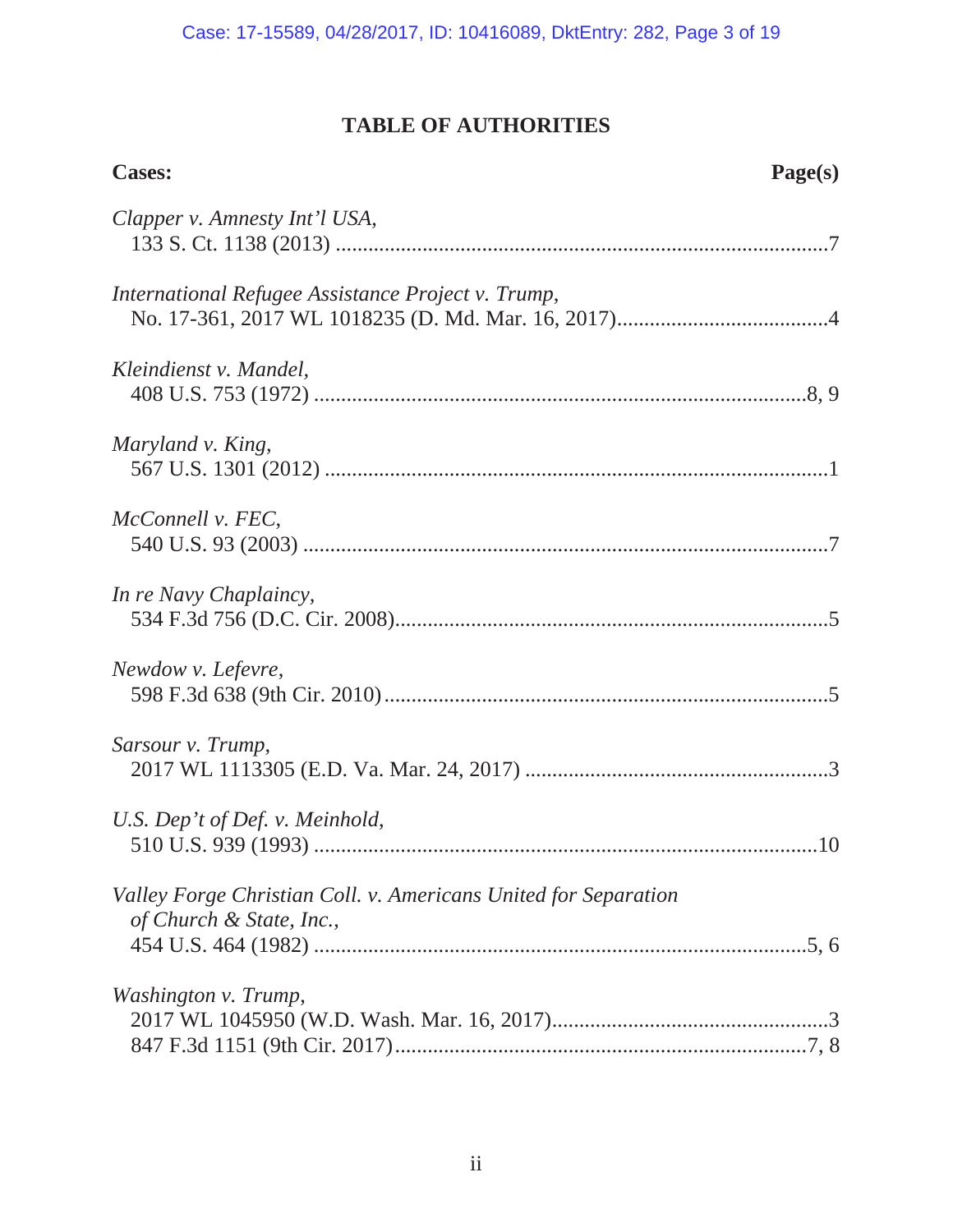# Case: 17-15589, 04/28/2017, ID: 10416089, DktEntry: 282, Page 4 of 19

# **Constitution:**

| <b>Regulations:</b>                     |
|-----------------------------------------|
| Exec. Order No. 13,769 (Jan. 27, 2017), |
| Exec. Order No. 13,780 (Mar. 6, 2017),  |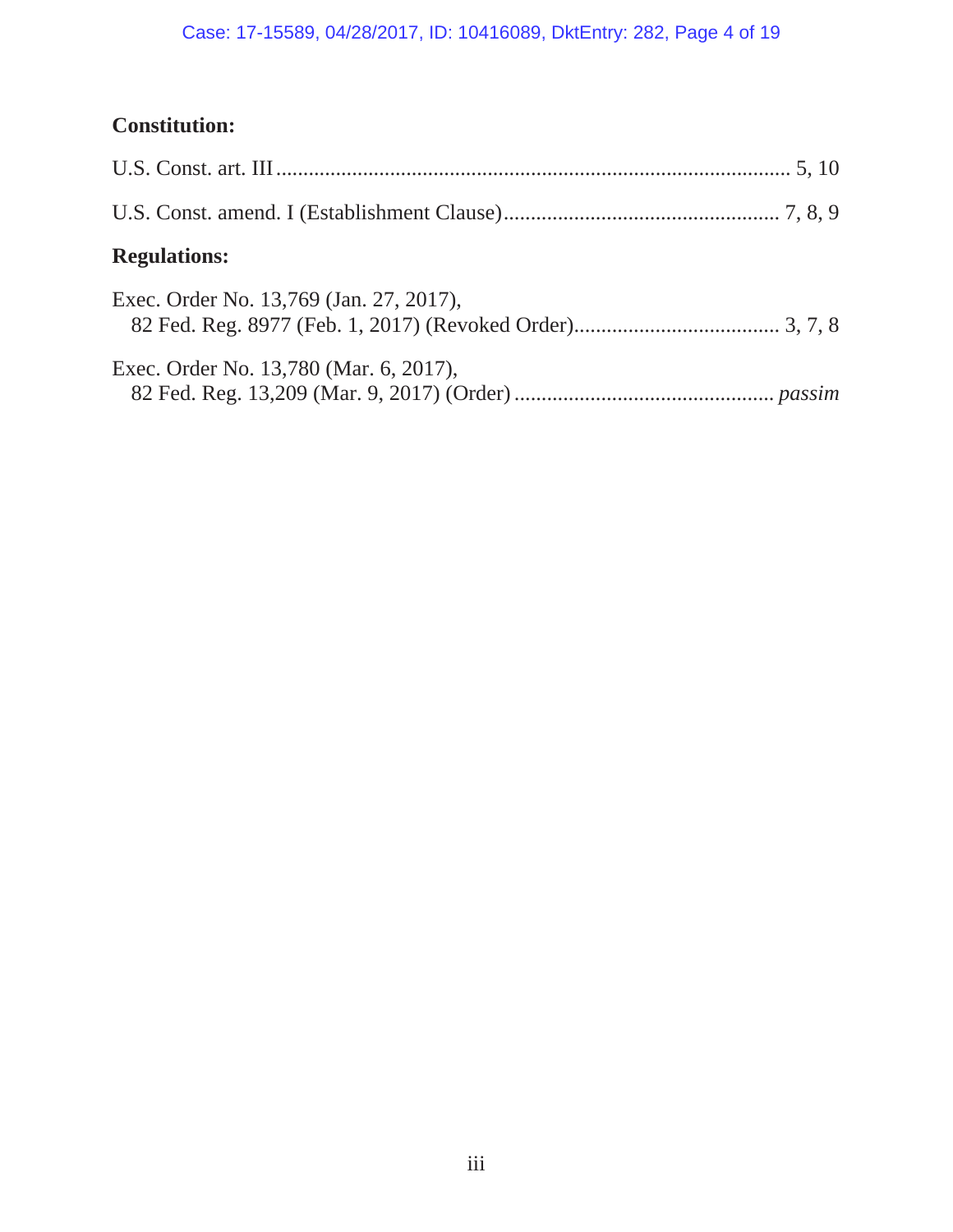#### **ARGUMENT**

### **I. The Balance Of Harms Strongly Favors A Stay**

### **A. The Injunction Imposes Serious, Irreparable Harm On The Government And The Public**

**1.** Plaintiffs contend that "any 'institutional harm'" from overriding the President's national-security judgment does not constitute "irreparable harm" because it can be redressed on appeal. Opp. 11. That contention is irreconcilable with *Maryland v. King*, 567 U.S. 1301 (2012) (Roberts, C.J., in chambers). There, Chief Justice Roberts ruled that a State "suffers a form of irreparable injury" "[a]ny time [it] is enjoined by a court from effectuating statutes enacted by representatives of its people," and he thus stayed an order invalidating a State's DNA-collection law notwithstanding that the 10,000-plus samples collected the prior year resulted in only a handful of convictions. *Id.* at 1303; *see* Mot. 9-10.

Plaintiffs do not address *King* when disputing the government's irreparable injury, Opp. 11, yet invoke it themselves when alleging (erroneously, *infra* p. x) that the Order irreparably injures Hawaii by undermining the State's antidiscrimination policies, Opp. 18-19. That turns the decision on its head. Compared to a single State's law-enforcement or antidiscrimination policies, the President's Order is of "singular importance" to the Nation; reflects his "unique responsibility" over "foreign and military affairs"; and serves "an urgent objective of the highest order" "in combatting terrorism." Mot. 7-10 (quoting cases). Moreover, demanding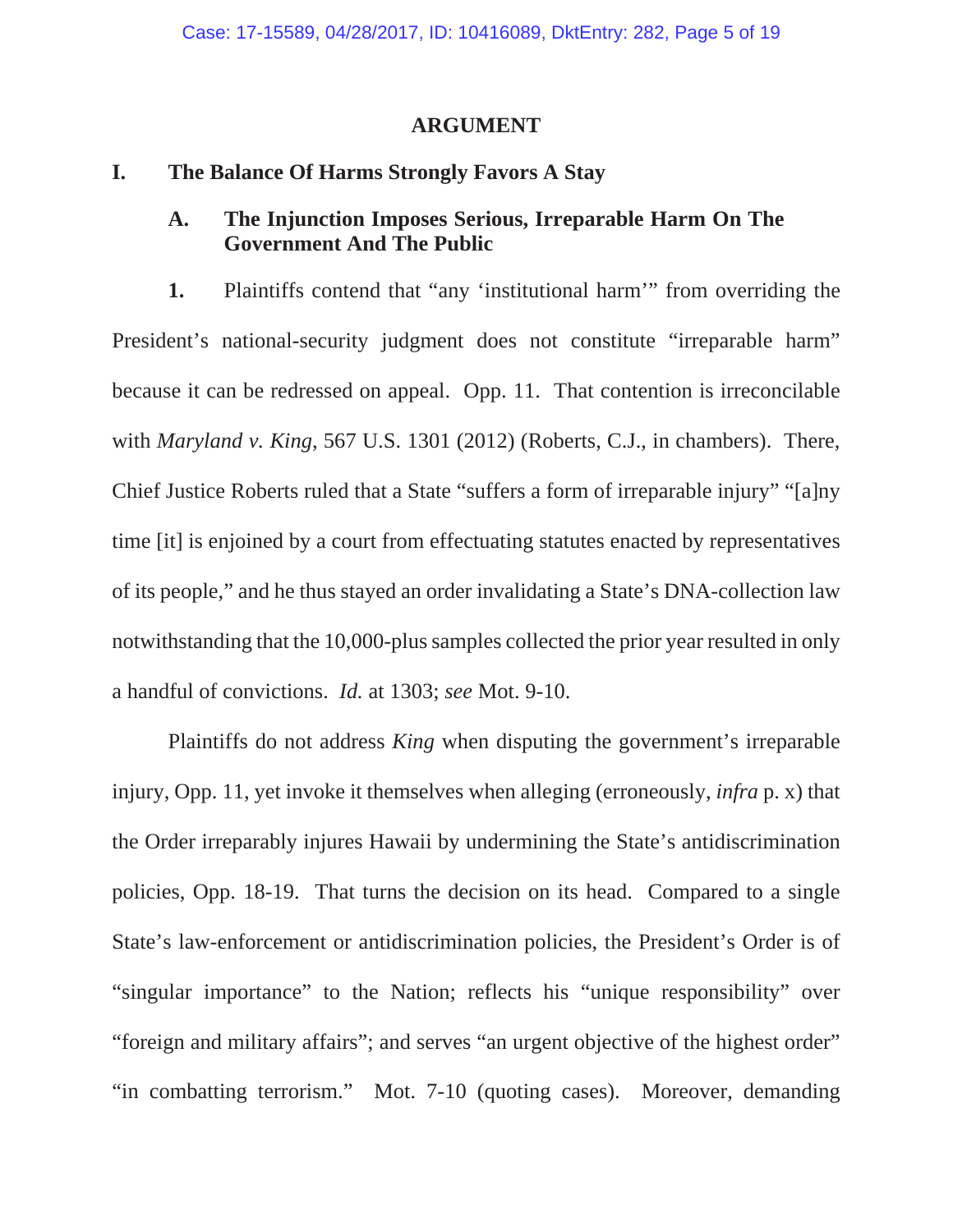#### Case: 17-15589, 04/28/2017, ID: 10416089, DktEntry: 282, Page 6 of 19

specific evidence of injury is inconsistent with the Order's very nature as a "[p]redictive judgment" and "preventive measure" to improve current vetting procedures. Mot. 8.

**2.** Regardless, the Order itself contains a detailed recitation of the considerations underlying the President's national-security judgment. Mot. 4-7. Plaintiffs' arguments for why the Order does not "serve[] a genuine national security objective" (Opp. 6) are just a policy disagreement with that judgment.

*First*, plaintiffs assert that enjoining Sections 2 and 6 does not threaten national security because this "simply preserves the longstanding status quo" and "no recent event—except for the President's inauguration—\* \* \* compels" an immediate reassessment. Opp. 1, 7. But the President's assumption of office is precisely what entitles and obligates him under the Constitution and Acts of Congress to reassess national-security risks and strike the balance that he deems appropriate to protect the country. *Second*, plaintiffs claim that Sections 2 and 6 are not properly tailored to target existing national-security risks, citing amicus briefs of former national-security officials and a draft Department of Homeland Security report. Opp. 7-8. Again, though, the President is entitled to disagree and follow instead the recommendations of the current Attorney General and Secretary of Homeland Security. *Third*, plaintiffs contend that Sections 2 and 6 are not necessary to review the adequacy of existing vetting procedures or to adopt other protective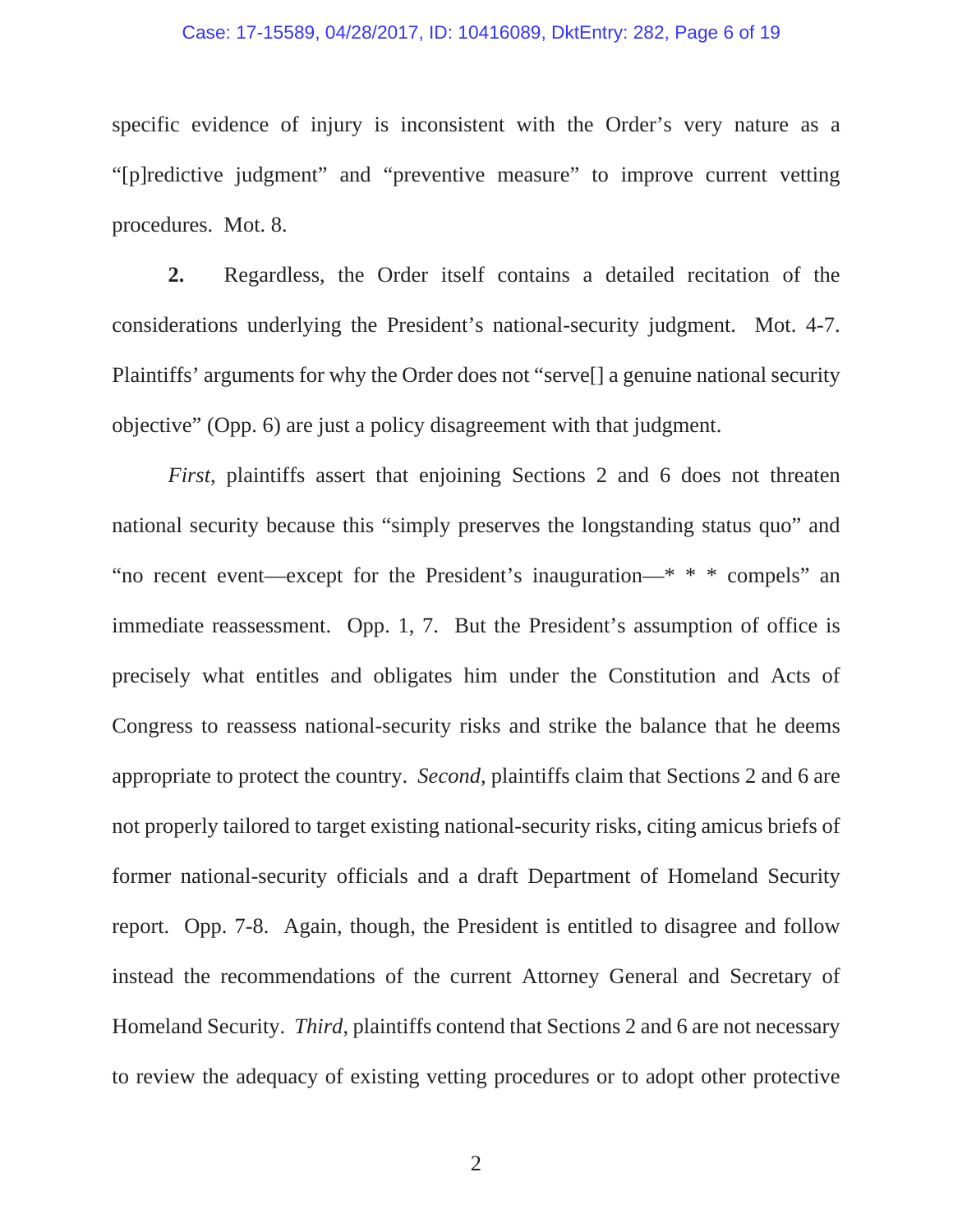measures. Opp. 9-11. But the President is entitled to take multiple actions to defend the Nation. That includes suspending practices pending a review of their adequacy, both to ensure that the agencies can focus on the review and to address the risk and uncertainty related to potential terrorist entry pending that review.

**3.** Plaintiffs argue that the government has been dilatory and will not benefit from a stay. Opp. 5-6. That is incorrect for three reasons.

*First*, plaintiffs criticize the government for dismissing the appeal of the Revoked Order and deliberating for three weeks before issuing the new Order. Opp. 5. That is hardly a protracted period to consult with numerous agencies, compile additional factual support, and adopt several substantive changes that have materially affected courts' analyses of the Order. *E.g.*, *Sarsour v. Trump*, 2017 WL 1113305, at \*11 (E.D. Va. Mar. 24, 2017) ("[The Order] is materially different \* \* \* from [the Revoked Order] and has addressed \* \* \* concerns raised" by courts.); *Washington v. Trump*, 2017 WL 1045950, at \*3-4 (W.D. Wash. Mar. 16, 2017) (noting "substantial distinctions" between the Orders).

*Second*, plaintiffs cannot persuasively assert that the government has delayed this litigation. Although plaintiffs fault the government (Opp. 5) for seeking clarification about the TRO's scope and opposing conversion of the TRO into a preliminary injunction, the government's conduct was reasonable and expeditious. Because the TRO appeared to cover certain refugee-related and internal-review-

3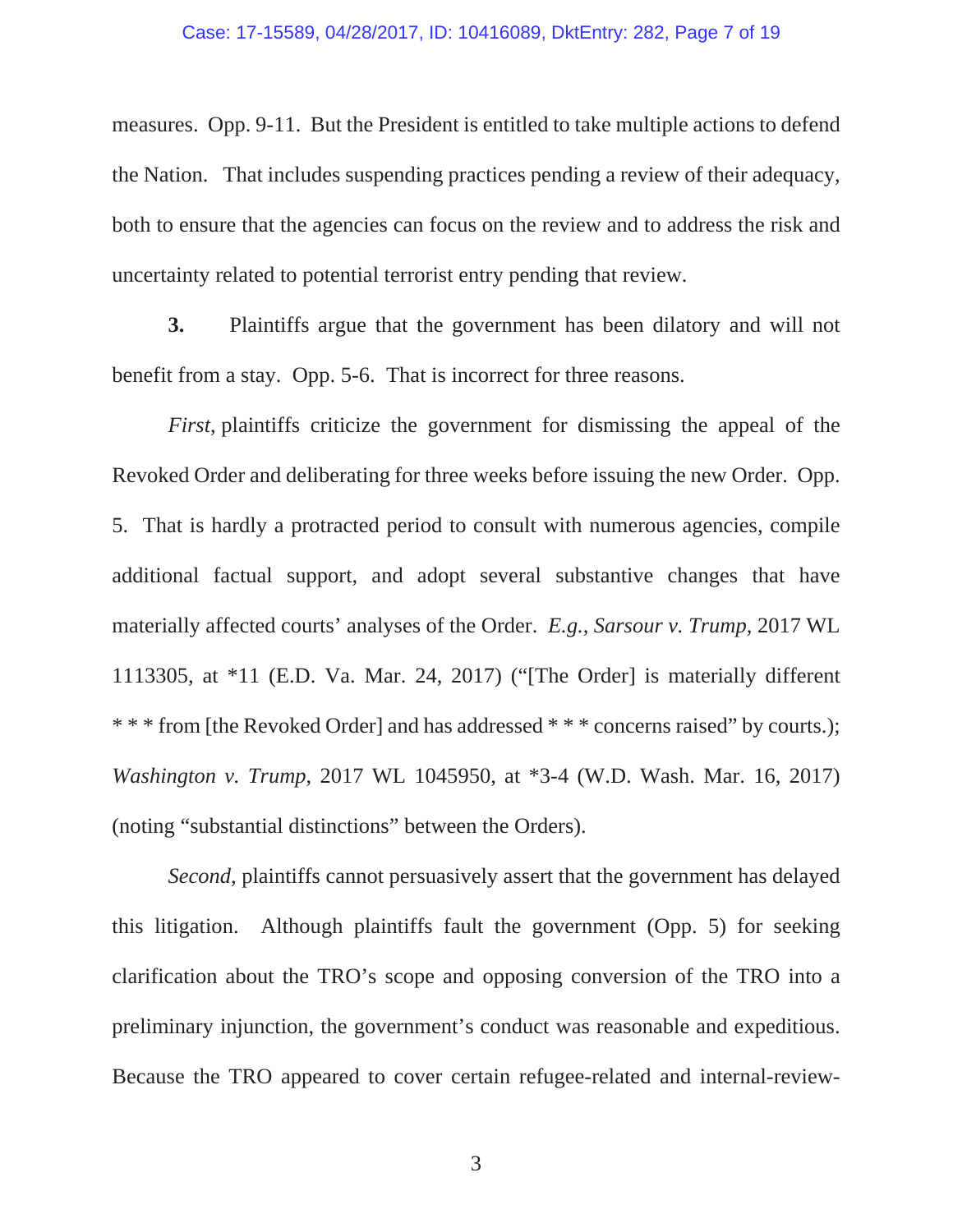related provisions of the Order that plaintiffs had not challenged and that did not plausibly injure them, the government properly objected to the inclusion of such overbroad relief within the TRO and the preliminary injunction; moreover, the government's preservation of its objection delayed its appeal by only two weeks. E.R. 1, 25. Plaintiffs also fault the government (Opp. 6) for requesting that its stay motion be briefed simultaneously with the appeal. That appellate briefing was itself rapidly expedited, and the government's view was that this Court will likely benefit from full briefing on these important issues before ruling on the stay—which remains very important to the government as oral argument is still weeks away and a final appellate resolution even further.

*Third*, plaintiffs argue (Opp. 2) that a stay here will not be effective because another district court has entered a nationwide injunction against Section 2(c). *IRAP v. Trump*, No. 17-361, 2017 WL 1018235, at \*17-18 (D. Md. Mar. 16, 2017). But the court there refused to enjoin the rest of the Order, *id.*, and thus a stay here would immediately reinstate Section 6 and the remainder of Section 2. In addition, the government's appeal and stay motion in the Fourth Circuit are fully briefed and oral argument is scheduled for May 8. Opp. 6. Given that timing, plaintiffs cannot leverage unjustified relief by another court to avoid a stay of equally unwarranted relief by the district court here. Both stay requests remain of paramount importance to the government and the public.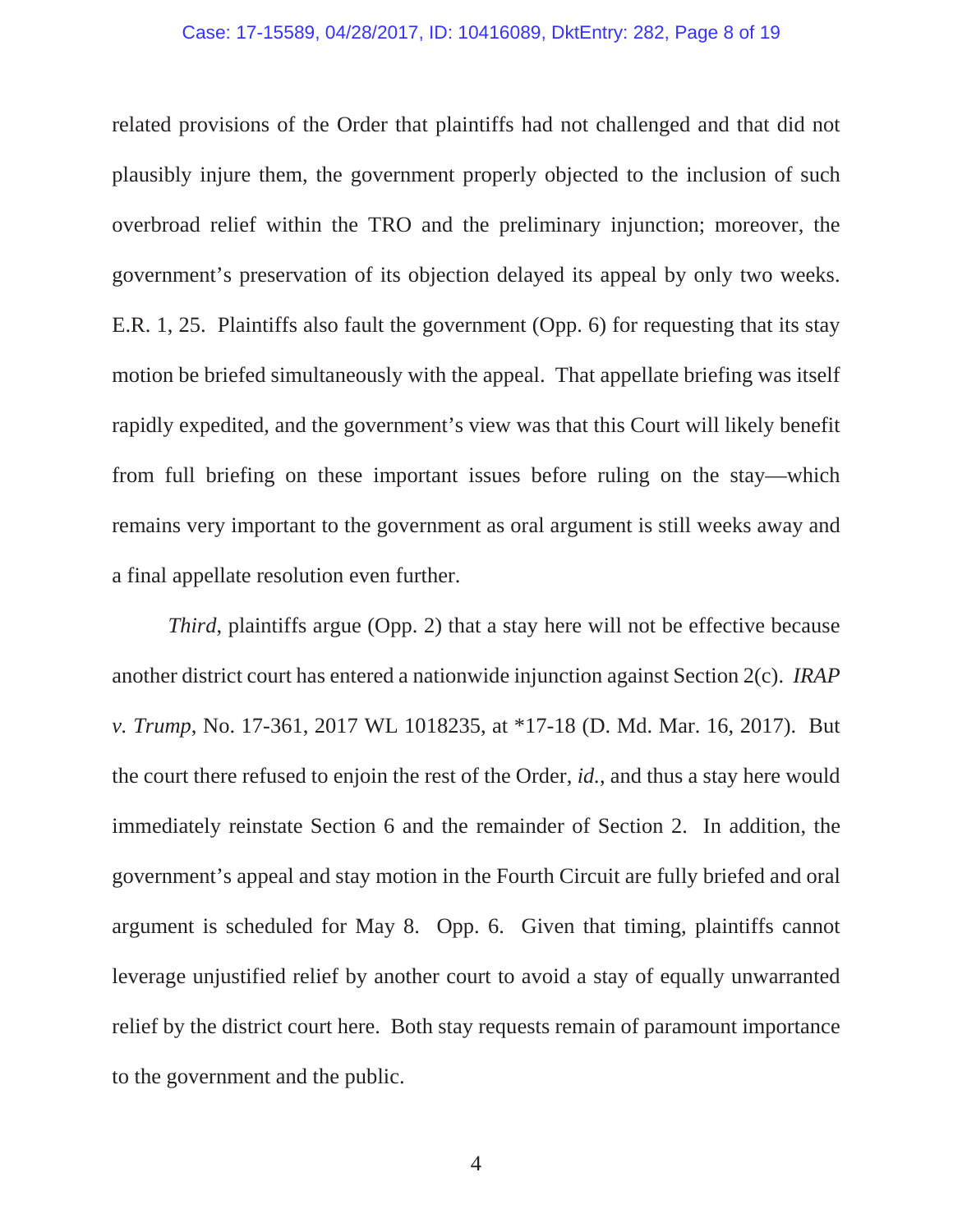## **B. A Brief Stay Pending Appeal Would Not Impose Any Substantial Harm On Plaintiffs**

**1.** Plaintiffs do not meaningfully respond to the government's showing that Dr. Elshikh's alleged psychological harm from the Order does not even establish standing, much less irreparable injury. Plaintiffs do not dispute the general rule that "abstract stigmatic injury" from invidious discrimination is insufficient because Article III standing requires "personal injury" from the discriminatory treatment. Mot. 11; Opp. 13-14. Instead, plaintiffs argue (Opp. 14-15) that Dr. Elshikh is personally harmed because the Order allegedly conveys a "message" of "condemnation of *[his] own* religion." But plaintiffs' cases each involved a personalized injury from actual government speech rather than an abstract objection to government policy: the plaintiffs in those cases were exposed to (1) expressly religious official speech (2) that was directed towards them by their own local government. Here, by contrast, Sections 2 and 6 say nothing about religion, and their restrictions apply only to aliens abroad.

Moreover, plaintiffs have no answer to the cases (Mot. 11-12) that contradict their message-of-condemnation theory. They ignore both *Newdow v. Lefevre*, 598 F.3d 638, 643 (9th Cir. 2010), and *In re Navy Chaplaincy*, 534 F.3d 756, 764 (D.C. Cir. 2008). And they fail to distinguish *Valley Forge Christian College v. Americans United for Separation of Church & State, Inc.*, 454 U.S. 464 (1982). Although they suggest that the challenge to the federal government's transfer of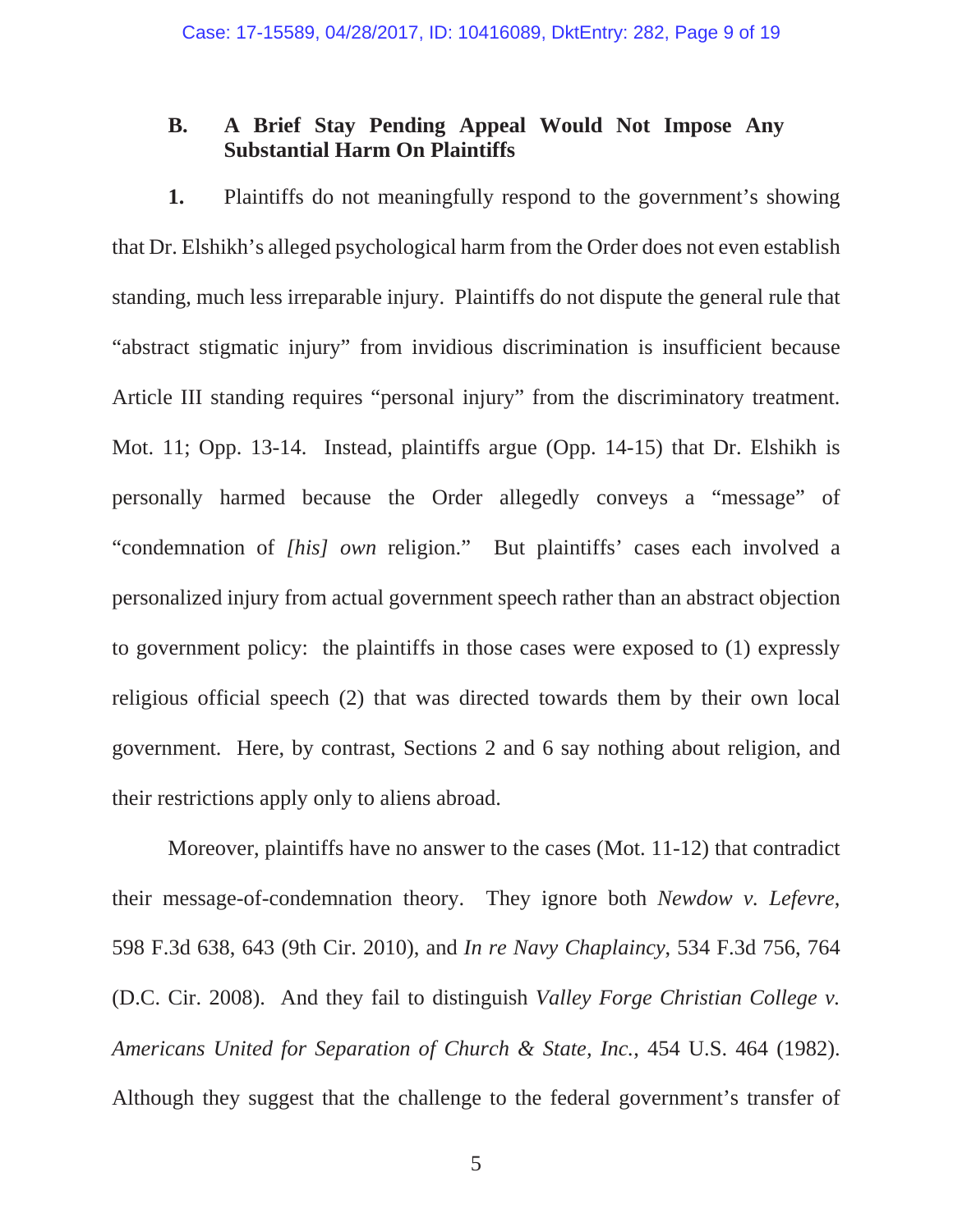#### Case: 17-15589, 04/28/2017, ID: 10416089, DktEntry: 282, Page 10 of 19

property to a Christian college merely reflected a non-religious "disagree[ment]" with the transfer decision, Opp. 14, that challenge easily could have been characterized as an objection to the transfer's alleged "message" of "endorsement" of Christianity. *See id.* at 466-68, 486-87.

**2.** Plaintiffs also assert (Opp. 15-18) that they will suffer irreparable harm because the Order will impede the entry of Dr. Elshikh's mother-in-law, prospective students and faculty at the University of Hawaii, and potential Hawaiian tourists. The district court did not treat these asserted injuries as irreparable harm, E.R. 18- 19, 40, and plaintiffs fail to show that they even support standing.

*First*, it is speculative, rather than certainly impending, that any of these individuals would be eligible for entry during Section 2(c)'s 90-day suspension. Mot. 13. Plaintiffs note (Opp. 15) that Dr. Elshikh's mother-in-law has a visaapplication interview scheduled for May 24 in Lebanon, but they do not say that she will actually be able to travel there from Syria, which is notable given that she was forced to cancel a May 21 interview in Jordan due to travel conditions in Syria. Elshikh Amicus Br. 8-9, *IRAP v. Trump*, No. 17-1351 (4th Cir. Apr. 19, 2017) (ECF No. 146-1). Likewise, although plaintiffs observe (Opp. 17) that eleven students from the covered countries "have been admitted for the 2017-2018 academic year," they have not identified any prospective student who wishes to enter the country during Section 2(c)'s 90-day period. Similarly, plaintiffs assert (Opp. 17-18) that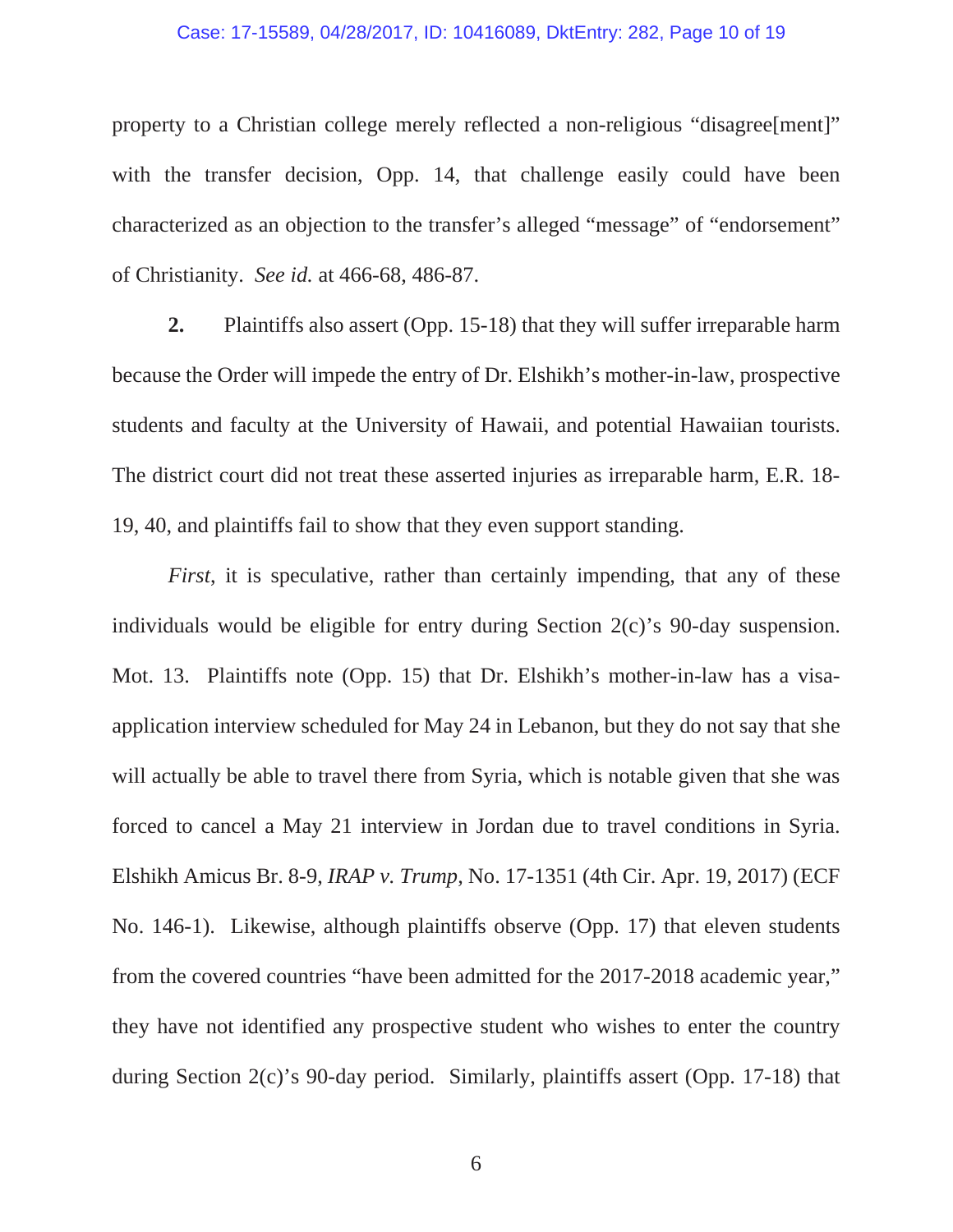#### Case: 17-15589, 04/28/2017, ID: 10416089, DktEntry: 282, Page 11 of 19

Hawaiian tourism from the Middle East in January and February 2017 decreased compared to 2016, but they do not explain how this can plausibly be deemed Section 2(c)'s likely effect, given that the data covers a broader geographic area and a broader time period than when the Revoked Order's entry suspension was in effect.<sup>1</sup>

*Second*, plaintiffs' alleged injuries are not ripe given Section 3(c)'s waiver process. Mot. 13. Plaintiffs respond (Opp. 16) that the waiver process imposes a discriminatory "barrier." But plaintiffs are not personally subject to the allegedly discriminatory barrier, and the aliens abroad who are subject to the entry suspension have no constitutional rights against discrimination concerning entry. Mot. 13. The government thus emphasized (*id.*) that plaintiffs' Establishment Clause claim is also barred by prudential-standing limitations, yet plaintiffs' opposition ignores this fundamental flaw.

*Third*, plaintiffs are therefore wrong to assert (Opp. 17) that their speculative harms are "virtually identical" to the injuries recognized in *Washington v. Trump*, 847 F.3d 1151 (9th Cir. 2017). This Court emphasized that the States there had

<sup>&</sup>lt;sup>1</sup> Plaintiffs also assert that the Order—including provisions beyond Section 2(c)—will "chill" potential students and tourists from trying to enter Hawaii. *See*  Opp. 17-18; *infra* pp. 10-11. That asserted harm is not "imminent," "fairly traceable" to the Order, or "redressable" by the preliminary injunction, because it merely reflects "speculat[ion]" about the "personal choice[s]" of unidentified individuals who do not face any "certainly impending" injury caused by the Order. *Clapper v. Amnesty Int'l USA*, 133 S. Ct. 1138, 1147, 1151 (2013); *McConnell v. FEC*, 540 U.S. 93, 228 (2003).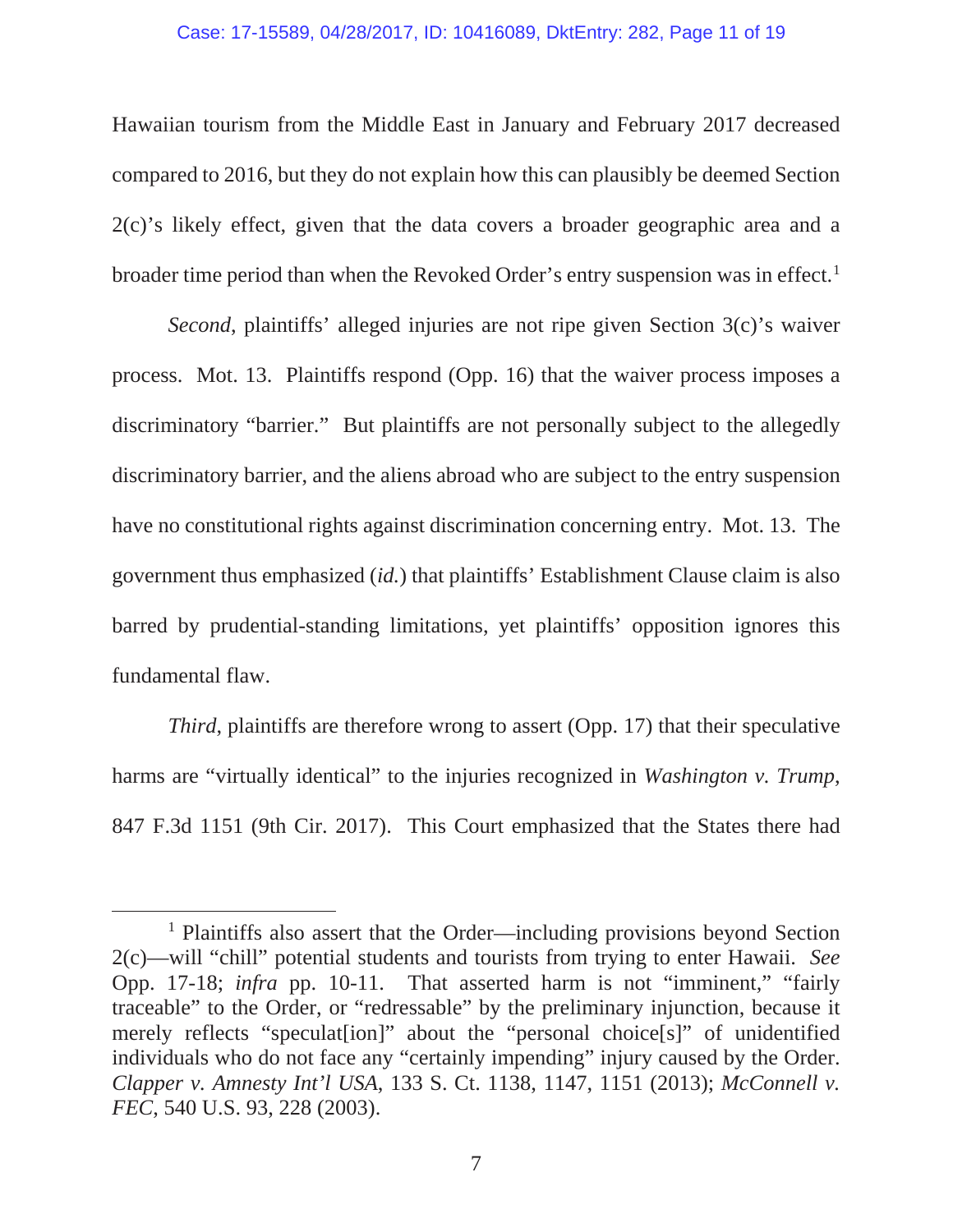#### Case: 17-15589, 04/28/2017, ID: 10416089, DktEntry: 282, Page 12 of 19

specifically identified students and employees who actually "were not permitted to enter the United States" because of the Revoked Order. *Id.* at 1159-60.

**3.** Hawaii additionally asserts (Opp. 16, 18-19) that the Order impairs various purported sovereign interests. The district court did not rely on these alleged harms to support standing (much less irreparable injury), E.R. 9-10, 40-45, and they are meritless, Gov't Reply Br. 5-6.

**4.** Finally, even if the Order imposed some cognizable injury on plaintiffs, that would not be sufficient to overcome the national-security interests of the government and the public. That is especially true because the stay would be in effect for a relatively short period during the expedited appeal. Any temporary delay in the potential issuance of a visa to Dr. Elshikh's mother-in-law or to prospective students, faculty, or tourists seeking to enter Hawaii is not irreparable harm and is far outweighed by the terrorism-related concerns considered by the President, Secretary of Homeland Security, and Attorney General.

#### **II. The Government Is Likely To Prevail On The Merits**

Plaintiffs' opposition pays scant attention to the merits and distorts the government's position. Plaintiffs do not attempt to refute the government's showing (Mot. 15-18) that their Establishment Clause claim fails under *Kleindienst v. Mandel*, 408 U.S. 753, 770 (1972). Instead, they claim (Opp. 19) that the President seeks "unreviewable immigration power." The government makes no such

8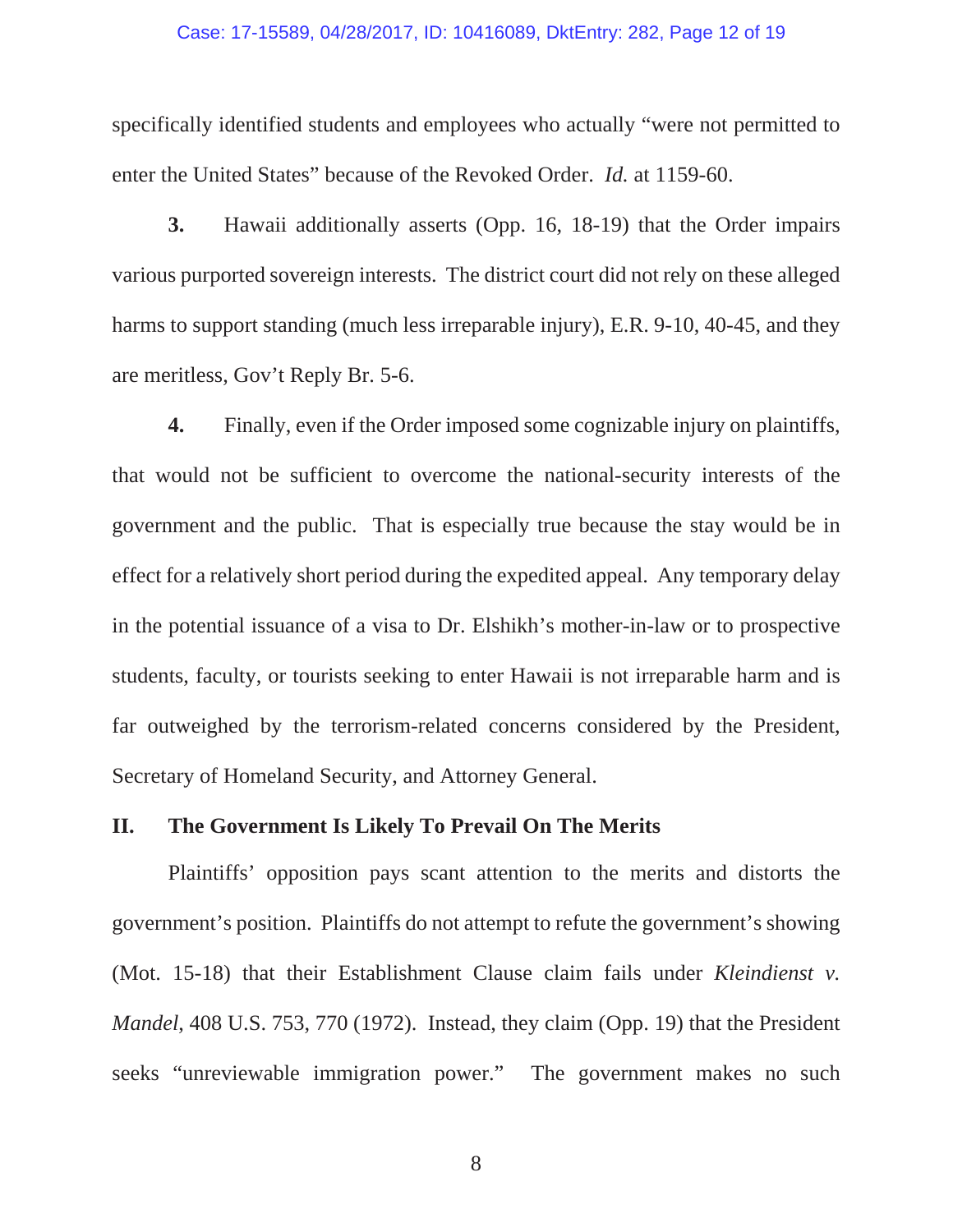contention. Gov't Br. 35. Rather, in the narrow circumstances when courts review challenges to the political branches' decisions regarding entry of aliens abroad that allegedly violate U.S. citizens' rights, *Mandel* supplies the substantive test that courts are to apply in conducting that limited review. *Id.*; Mot. 16. It is plaintiffs who seek to circumvent that well-established principle.

In any event, plaintiffs' opposition fails to show that they are likely to prevail under domestic Establishment Clause precedent. They offer (Opp. 20) only generalized rhetoric that the government's position "distort[s] \* \* \* the promises of the First Amendment." That Amendment, however, makes no promises to aliens abroad who lack any connection to this country. Likewise, plaintiffs allude without any argument (Opp. 19-20) to statutory and due-process challenges to the Order. As the government shows in its reply brief (pp. 20-28), those contentions lack merit. Plaintiffs' undeveloped, abstract assertions do not justify leaving the injunction in place pending appeal.

## **III. The Nationwide Injunction Is Improper**

Plaintiffs offer no valid justification for leaving the vastly overbroad injunction in effect in its entirety pending appeal. Plaintiffs' stay opposition neither defends the injunction's application to the President—which is foreclosed by settled precedent, Mot. 19—nor demonstrates that relief against the President is necessary to prevent irreparable harm. That aspect of the injunction thus should be stayed.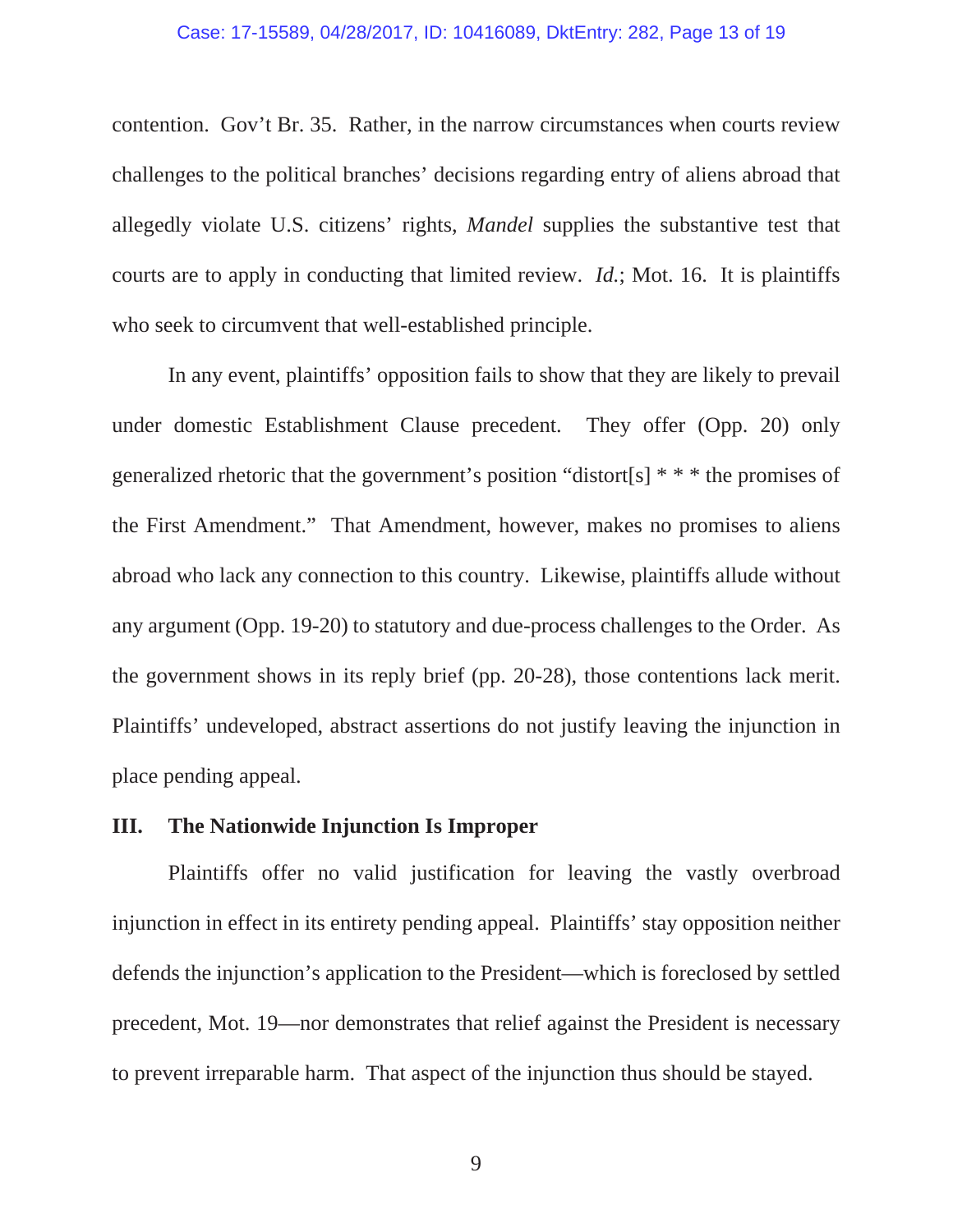Plaintiffs also do not dispute that Article III and principles of equity require limiting relief to what is "necessary to provide complete relief to [them]." Mot. 20- 21. At a minimum, those principles require staying those parts of the injunction that are unnecessary to prevent specific, cognizable, irreparable harm to plaintiffs during the pendency of this expedited appeal. *See, e.g.*, *U.S. Dep't of Defense v. Meinhold*, 510 U.S. 939 (1993) (per curiam). Instead, plaintiffs contend (Opp. 20-22) that enjoining all of Sections 2 and 6 nationwide is necessary to provide them complete relief. That contention fails for two reasons.

*First*, plaintiffs fail to show how enjoining the numerous portions of Sections 2 and 6 that have no concrete effect on them is necessary to prevent any cognizable, irreparable harm. *Cf.* Mot. 21-22. Plaintiffs do not dispute that multiple provisions of Sections 2 and 6 concern only internal-agency and intergovernmental activities. They fail to show how subsections that, for example, direct federal agencies to conduct internal reviews, make recommendations, and initiate diplomatic communications concretely affect anyone outside the government. Plaintiffs assert (Opp. 22) that "Section 2" in its entirety "chilled tourism to the State." But they fail to show that anything in the Order, much less Section 2's provisions addressing agencies' internal activities and intergovernmental communications, caused tourism to decline. *Supra* pp. 6-7.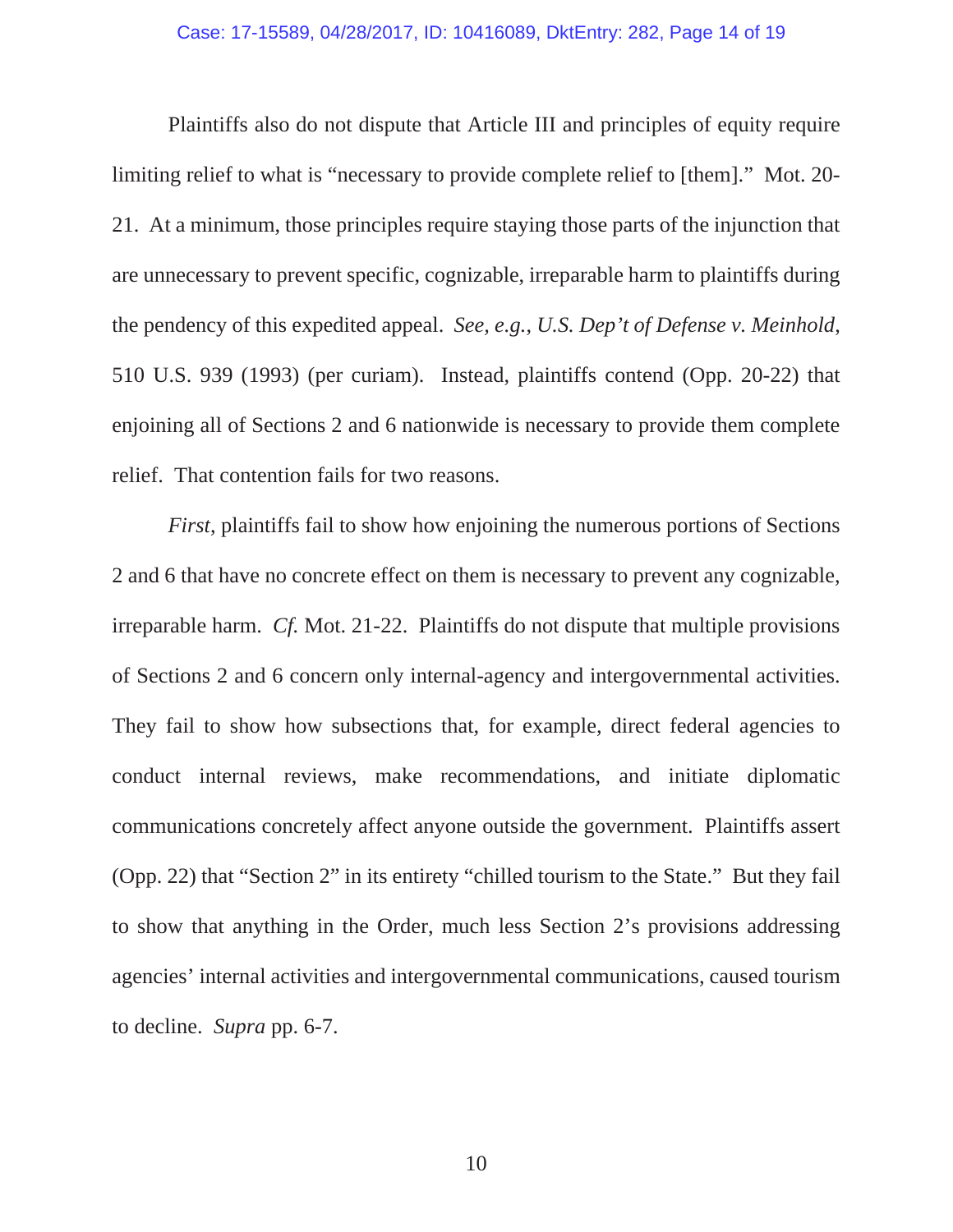Nor do plaintiffs demonstrate how Section 6's refugee suspension and its annual cap—which they barely mentioned below or in their opposition—could plausibly cause them irreparable injury. Dr. Elshikh's mother-in-law does not seek refugee admission, and Hawaii does not explain how the refugee provisions affect its universities or tourism. Gov't Reply Br. 8. Plaintiffs argue that "the Order as a whole," including its refugee provisions, "sends [an] offensive message." Opp. 21 (emphasis omitted). That claimed "condemnation" injury based on application of the Order to other persons is not judicially cognizable, *supra* pp. 5-6; it certainly does not constitute irreparable harm that warrants enjoining Sections 2 and 6 wholesale.<sup>2</sup>

*Second*, plaintiffs fail to show how enjoining Sections 2 and 6 as to all persons nationwide is necessary to redress any concrete, irreparable injuries to them. They repeat the argument (Opp. 20-21) that applying the Order to other persons sends a harmful message to plaintiffs, but a purported message drawn from application of the Order to others is not cognizable injury. Plaintiffs further assert (Opp. 22) that "uniformity" supports enjoining the Order everywhere, without responding to the government's point (Mot. 24) that uniformity and respect for the political branches'

<sup>&</sup>lt;sup>2</sup> Plaintiffs incorrectly assert (Opp. 22) that the government provided no "clear" indication" below of how to narrow the injunction. To the contrary, the government filed a detailed submission explaining why each subsection of Sections 2 and 6 other than Section 2(c) plainly causes plaintiffs no harm. ECF No. 251, at 4-7, 25-27.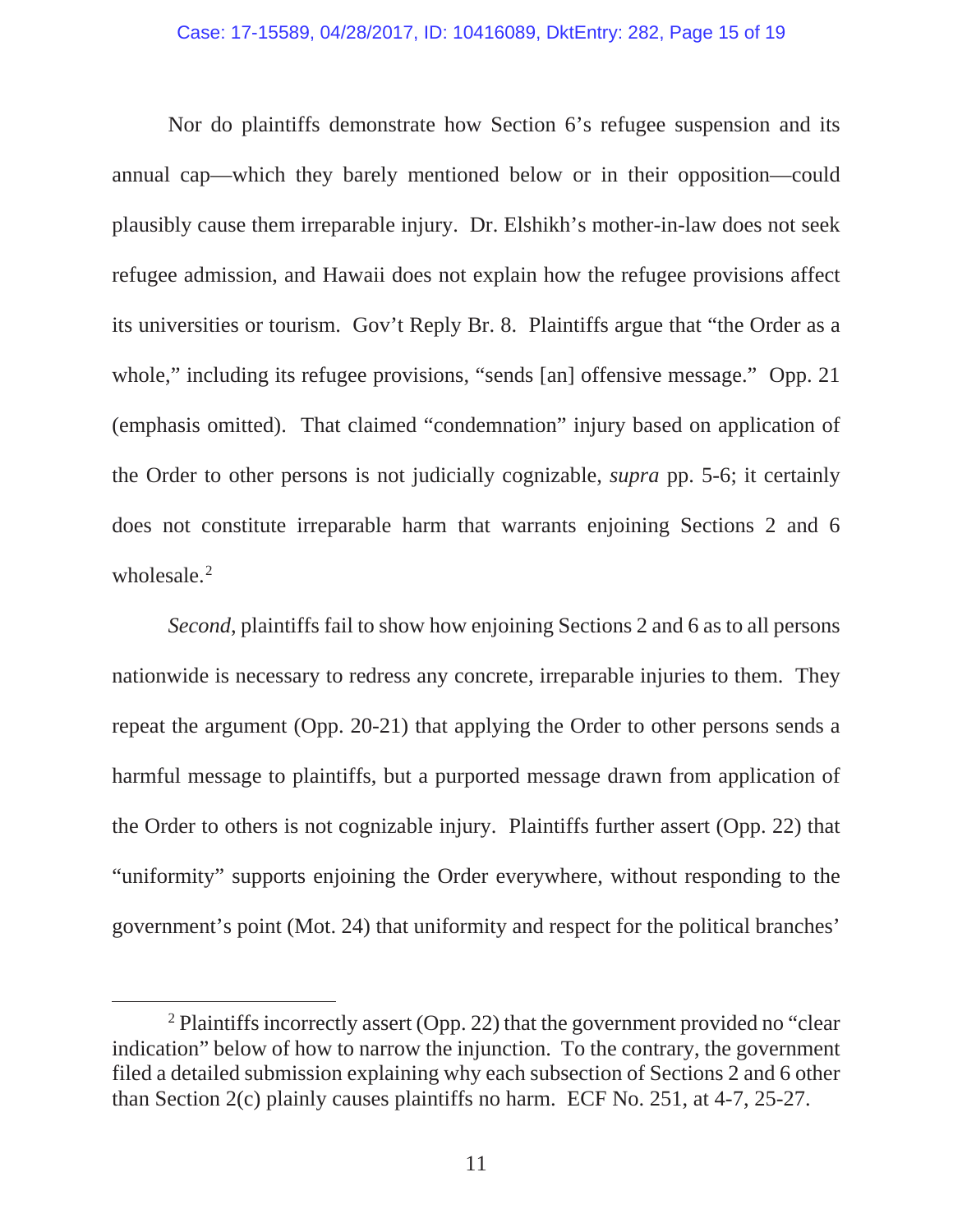authority strongly supports leaving the Order in place. Their claim (Opp. 22) that "predictability" supports disrupting enforcement of a Presidential order is similarly backwards. Leaving the Order's provisions in effect—with individualized exceptions as to plaintiffs who demonstrate specific, irreparable, cognizable injury—would minimize uncertainty for all. Finally, plaintiffs do not address the Order's express severability clause.

### **CONCLUSION**

Accordingly, this Court should stay the preliminary injunction pending final disposition of the appeal. At a minimum, this Court should grant a partial stay of the injunction insofar as it extends beyond any particular individuals as to whom plaintiffs have made the requisite showing of cognizable and irreparable injury.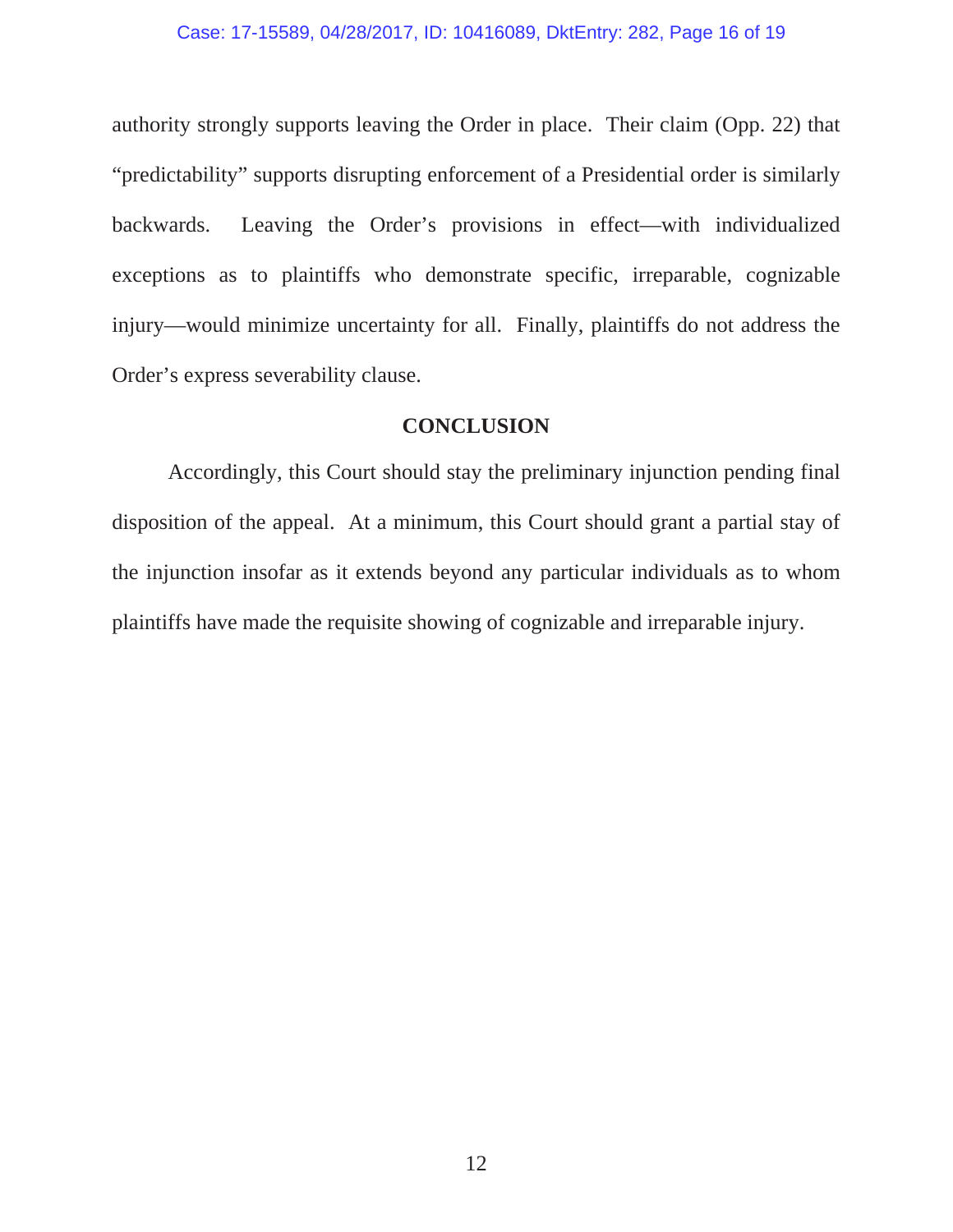Respectfully submitted,

/s/ Jeffrey B. Wall

JEFFREY B. WALL *Acting Solicitor General*

EDWIN S. KNEEDLER *Deputy Solicitor General* CHAD A. READLER *Acting Assistant Attorney General*

ELLIOT ENOKI *Acting United States Attorney*

AUGUST E. FLENTJE *Special Counsel to the Assistant Attorney General*

DOUGLAS N. LETTER SHARON SWINGLE H. THOMAS BYRON III LOWELL V. STURGILL JR. ANNE MURPHY *Attorneys, Appellate Staff*

*Civil Division, Room 7241 U.S. Department of Justice 950 Pennsylvania Avenue NW Washington, DC 20530 (202) 353-2689*

APRIL 2017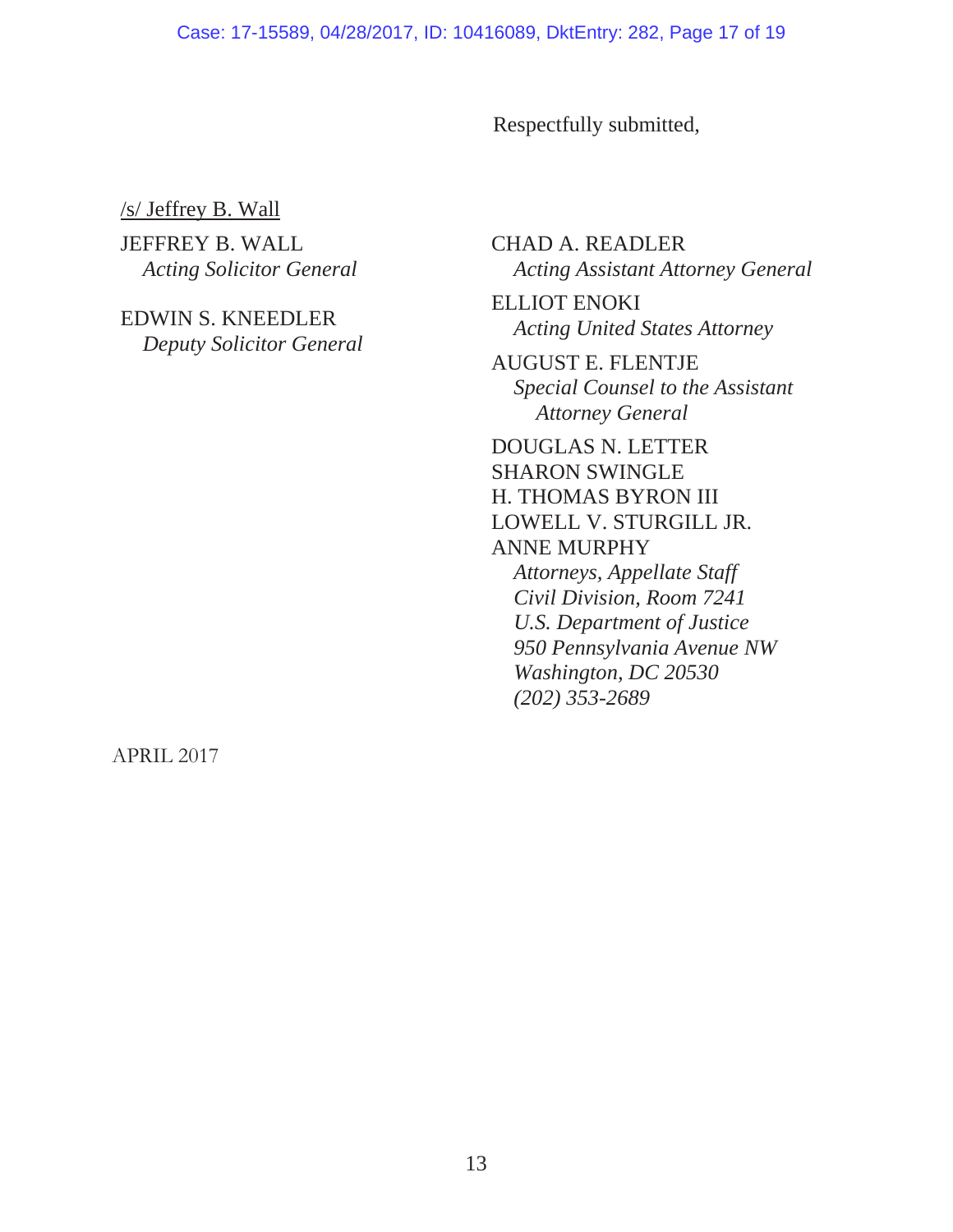# **CERTIFICATE OF COMPLIANCE**

I hereby certify that this reply complies with the type-face requirements of Fed. R. App. P. 32(a)(5) and the type-volume limitations of Fed. R. App. P.  $27(d)(2)(A)$  and Circuit Rule 32-3(2). The reply contains 2707 words, excluding the parts of the motion excluded by Fed. R. App. P. 27(d)(2) and 32(f).

> /s/ Anne Murphy Anne Murphy